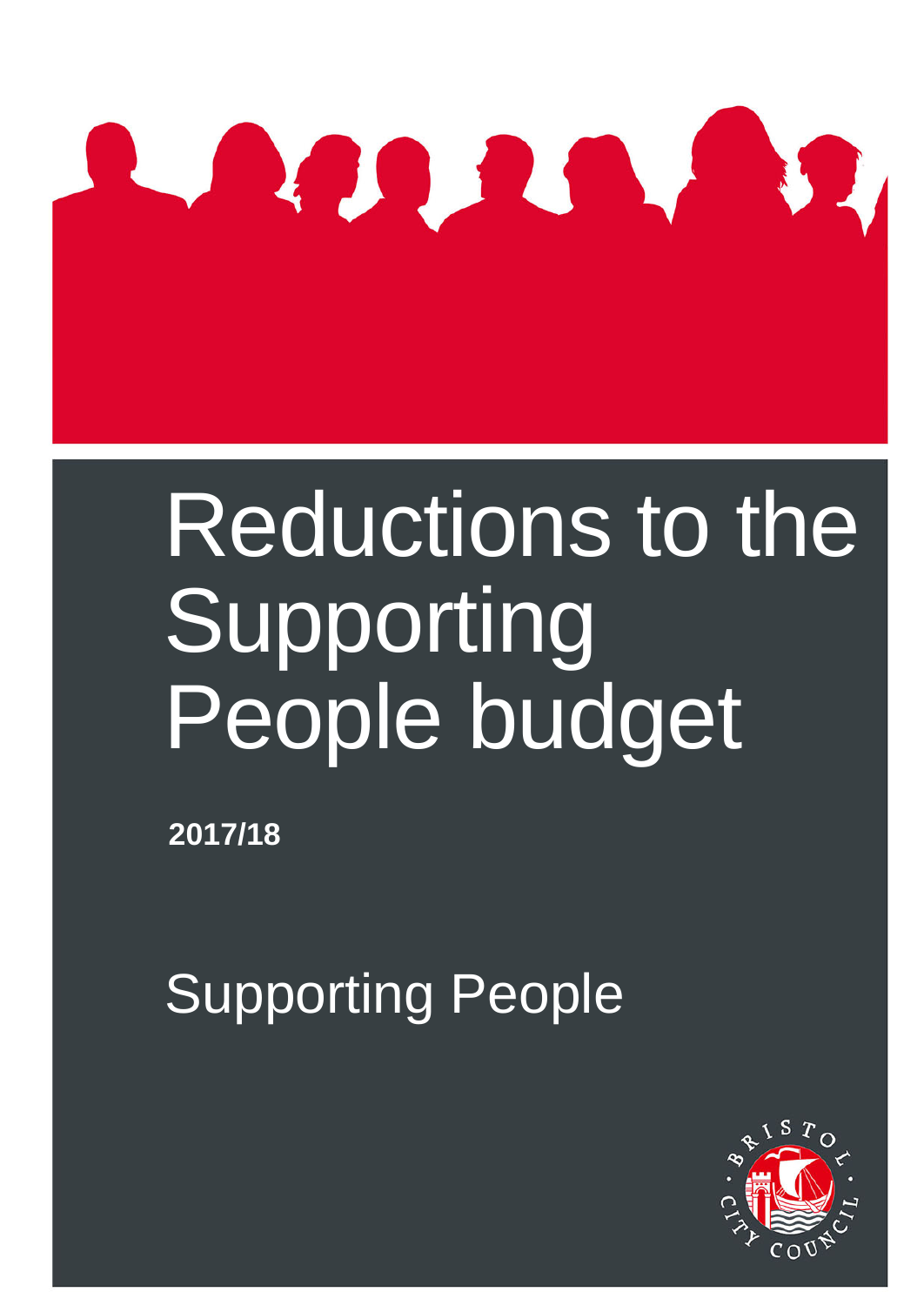# **Contents**

| 1              |      |                                                                                      |  |  |  |  |
|----------------|------|--------------------------------------------------------------------------------------|--|--|--|--|
| $\overline{2}$ |      |                                                                                      |  |  |  |  |
| 3              |      |                                                                                      |  |  |  |  |
|                |      |                                                                                      |  |  |  |  |
| 4              |      |                                                                                      |  |  |  |  |
| 5              |      | What does each service do? What might happen if we give them less money to do this?5 |  |  |  |  |
|                | 5.1  |                                                                                      |  |  |  |  |
|                | 5.2  |                                                                                      |  |  |  |  |
|                | 5.3  |                                                                                      |  |  |  |  |
|                | 5.4  |                                                                                      |  |  |  |  |
|                | 5.5  |                                                                                      |  |  |  |  |
|                | 5.6  |                                                                                      |  |  |  |  |
|                | 5.7  |                                                                                      |  |  |  |  |
|                | 5.8  |                                                                                      |  |  |  |  |
|                | 5.9  |                                                                                      |  |  |  |  |
|                | 5.10 |                                                                                      |  |  |  |  |
|                | 5.11 |                                                                                      |  |  |  |  |
| 6              |      |                                                                                      |  |  |  |  |
| 7              |      |                                                                                      |  |  |  |  |
|                |      |                                                                                      |  |  |  |  |
|                |      |                                                                                      |  |  |  |  |
|                |      |                                                                                      |  |  |  |  |
|                |      |                                                                                      |  |  |  |  |
| 5              |      |                                                                                      |  |  |  |  |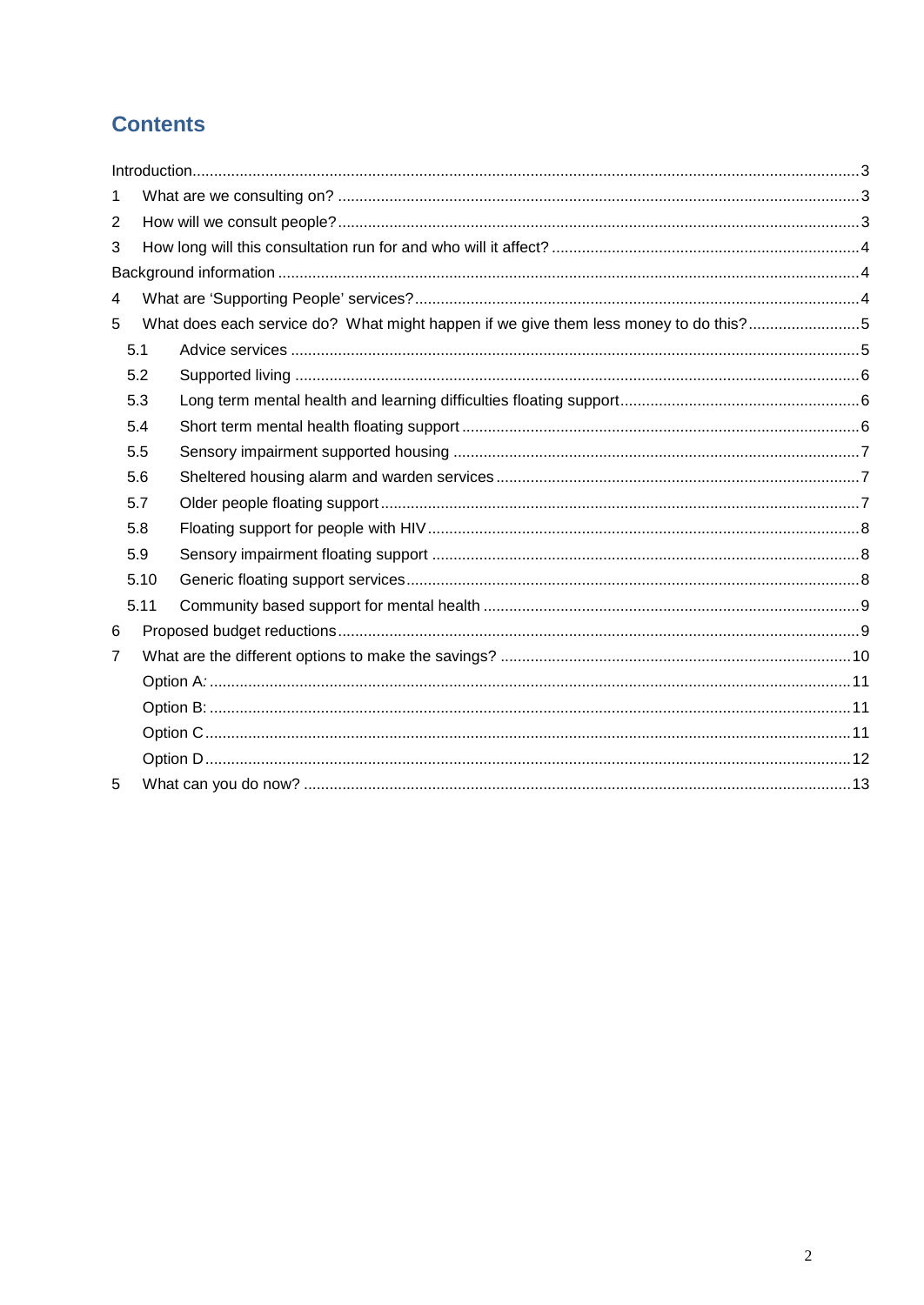# <span id="page-2-0"></span>**Introduction**

Bristol City Council approved its budget in February 2017. Included in the budget decided by the Full Council was the requirement to achieve budget savings across a number of identified areas.

Reluctantly, one of the identified areas was a requirement to reduce the spend on Supporting People services. The council currently spends £7.2m on these services every year, but there is a need to reduce our spend by £1.8million. The required savings are £643k in 2017/18 with a further £1.16 reduction in 2018/19.

# <span id="page-2-1"></span>**1 What are we consulting on?**

We are consulting on our proposals to achieve the required year on year savings of £1.8m. This is a savings requirement of 25 % of the budget.

We will not make the final recommendations to Cabinet (the governing body of the council made up of elected councillors responsible for decisions on all council services), until we have consulted with everyone involved to develop new, affordable ways of delivering Supporting People services.

By encouraging people to become more independent and supporting access to employment and skills training, we will continue to focus on safeguarding our most vulnerable people, preventing crisis and improving outcomes with the aim of reducing reliance upon more costly and complex services.

# <span id="page-2-2"></span>**2 How will we consult people?**

We will be asking for views on our proposals from people who use Supporting People services, council staff and organisations who provide these services in the independent and voluntary sectors as well as the general public.

People can tell us their views by completing a survey, taking part in consultation meetings, by emailing or telephoning us – we will listen to and take note of all comments.

We will publish and make widely available what people tell us and what we plan to do next. We will show where we have changed any of the proposals as a result of listening to people's views. In the case where we have not made changes, we will explain why this was the case.

We will write a report to our Cabinet which will include material about what we have found out from this consultation and how we have taken your responses in to account when developing our proposals.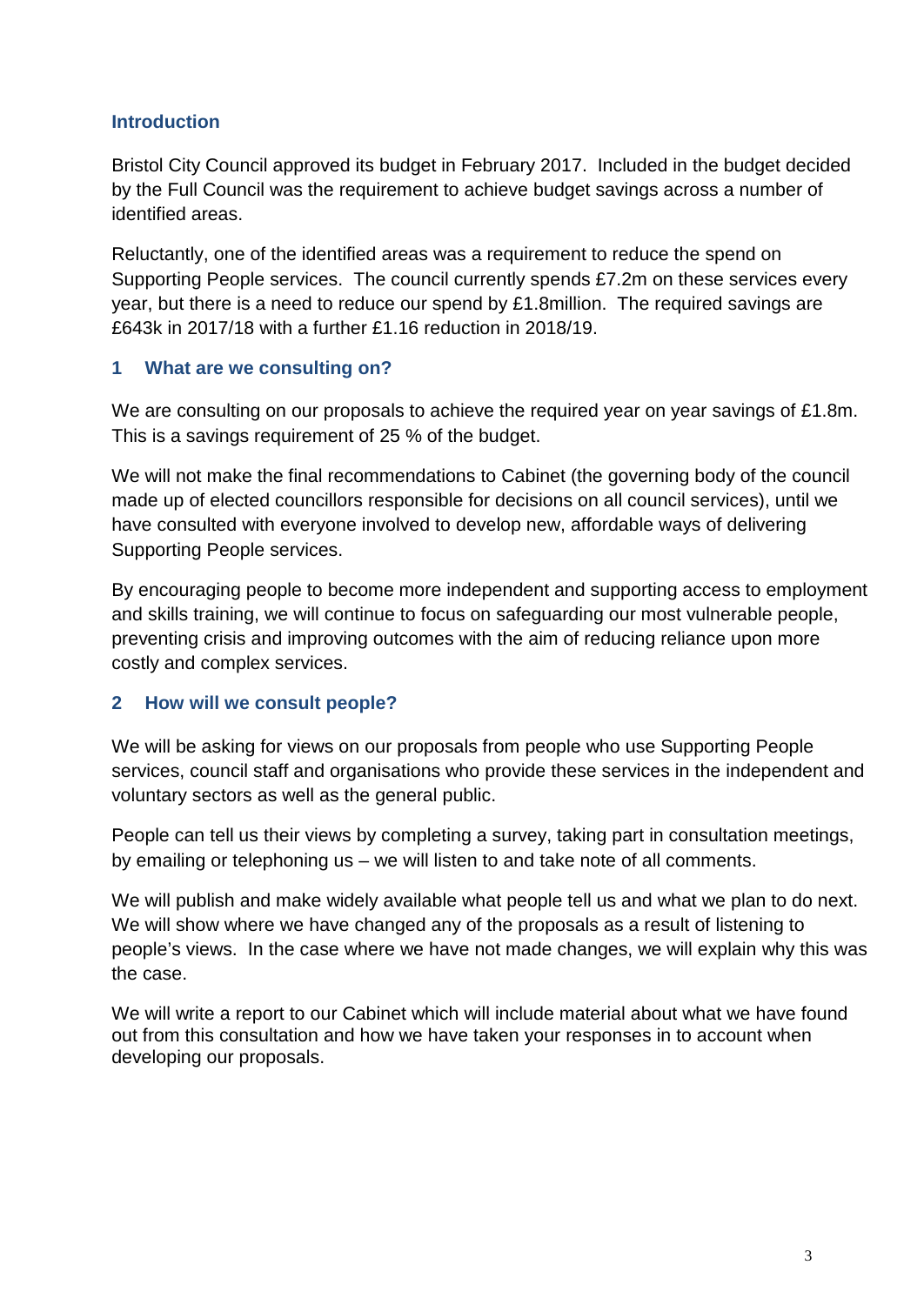# <span id="page-3-0"></span>**3 How long will this consultation run for and who will it affect?**

This consultation will begin on 13 June 2017 and finishes on 5 September 2017.

This consultation affects:

- vulnerable people in need of housing related support services
- some council staff who provide directly managed council Supporting People services
- independent and voluntary sector providers and their staff
- carers and people who support vulnerable adults

# <span id="page-3-1"></span>**Background information**

# <span id="page-3-2"></span>**4 What are 'Supporting People' services?**

Supporting People services are free and available to help a wide range vulnerable people live more independently. This is a prevention service providing early intervention support which in many cases avoids the need to access higher level and higher cost services.

Examples of how the money is used include:

- buying services that help people to remain independent
- supporting people who may become homeless without this help
- helping people keep a tenancy
- stopping people needing more social care

There are a diverse range of services run by a number of different organisations provided by the council and the independent and voluntary sectors. These include:

- supported living accommodation for people with mental health issues or a learning disability
- sheltered housing
- advice services
- a range of "floating support" that supports people in their own homes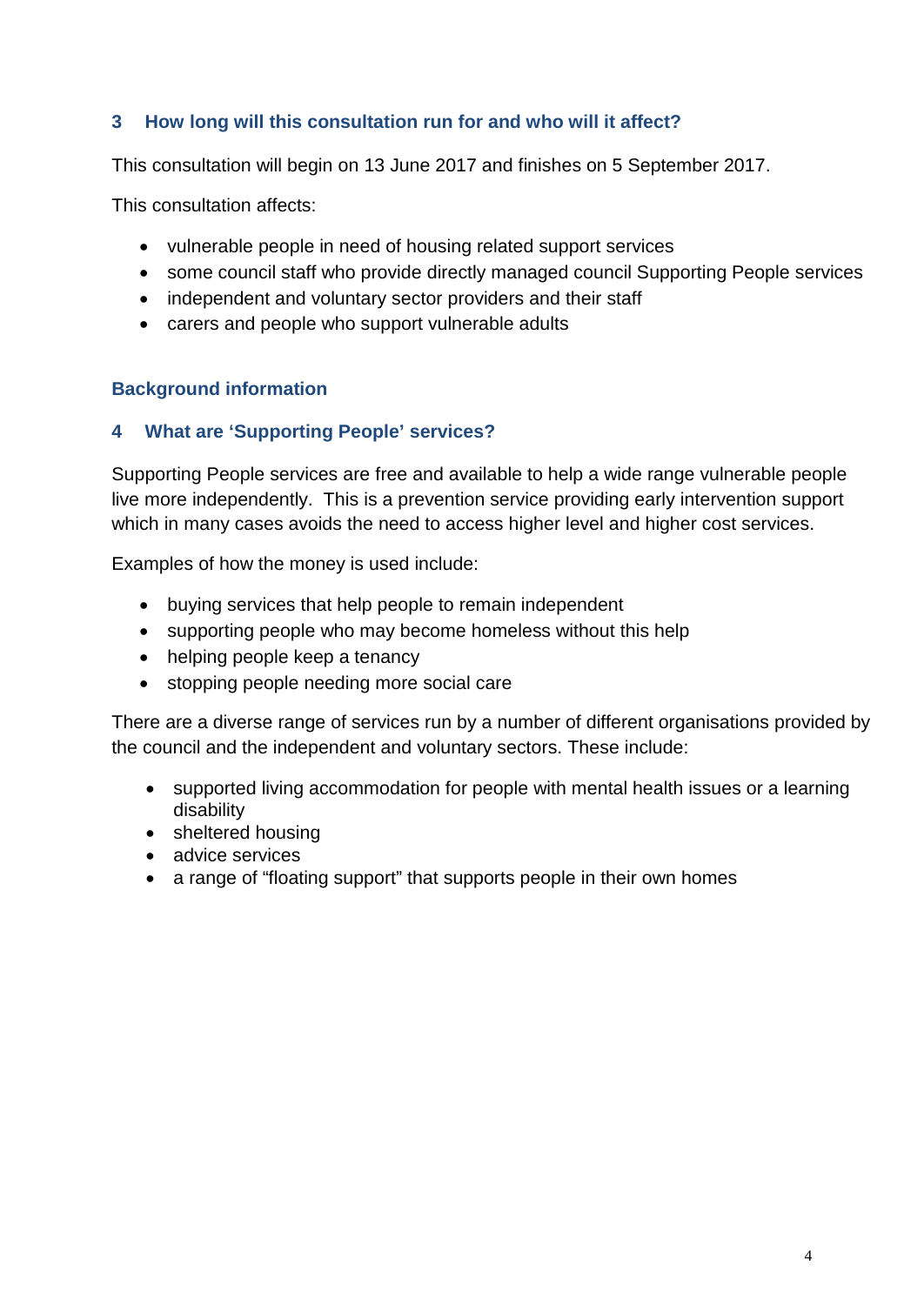The table below shows all the current services we buy with the Supporting People money and how many people use each service:

| <b>Type of service</b>                                                                         | <b>Number of service</b><br>users at any one time | <b>Current budget</b> |
|------------------------------------------------------------------------------------------------|---------------------------------------------------|-----------------------|
| <b>Advice Services</b><br><b>Welfare Rights and</b><br><b>Money Advice Service</b><br>(WRAMAS) | 134                                               | £279,532              |
| <b>Supported Living</b><br><b>Learning Disabilities</b><br>(LD)/Mental Health (MH)             | 340                                               | £2,699,641            |
| Long term floating<br>support (LD/MH)                                                          | 72                                                | £355,201              |
| <b>Short term Mental Health</b><br>floating support                                            | 260                                               | £1,221,620            |
| Physical and sensory<br>impairment supported<br>housing                                        | 8                                                 | £111,142              |
| Sheltered housing alarm<br>and warden services                                                 | 1593                                              | £758,391              |
| Older people floating<br>support                                                               | 156                                               | £345,542              |
| Floating support for<br>people with HIV                                                        | 24                                                | £86,053               |
| Physical and sensory<br>impairment floating<br>support                                         | 55                                                | £274,760              |
| Generic floating support<br>service                                                            | 280                                               | £689,699              |
| Community based<br>support for Mental Health                                                   | 451                                               | £394,460              |

## <span id="page-4-0"></span>**5 What does each service do? What might happen if we give them less money to do this?**

# <span id="page-4-1"></span>*5.1 Advice services*

### *What is provided?*

These are advice services provided by the Welfare Rights and Money Advice Service (WRAMAS), a service run by the council. They provide training, telephone support and information for support workers. They also take referrals for complex welfare benefits or debt cases and provide casework support for vulnerable people, particularly disabled people and full-time carers. The service supports people to maximise their income.

### *What might be the impact of reductions?*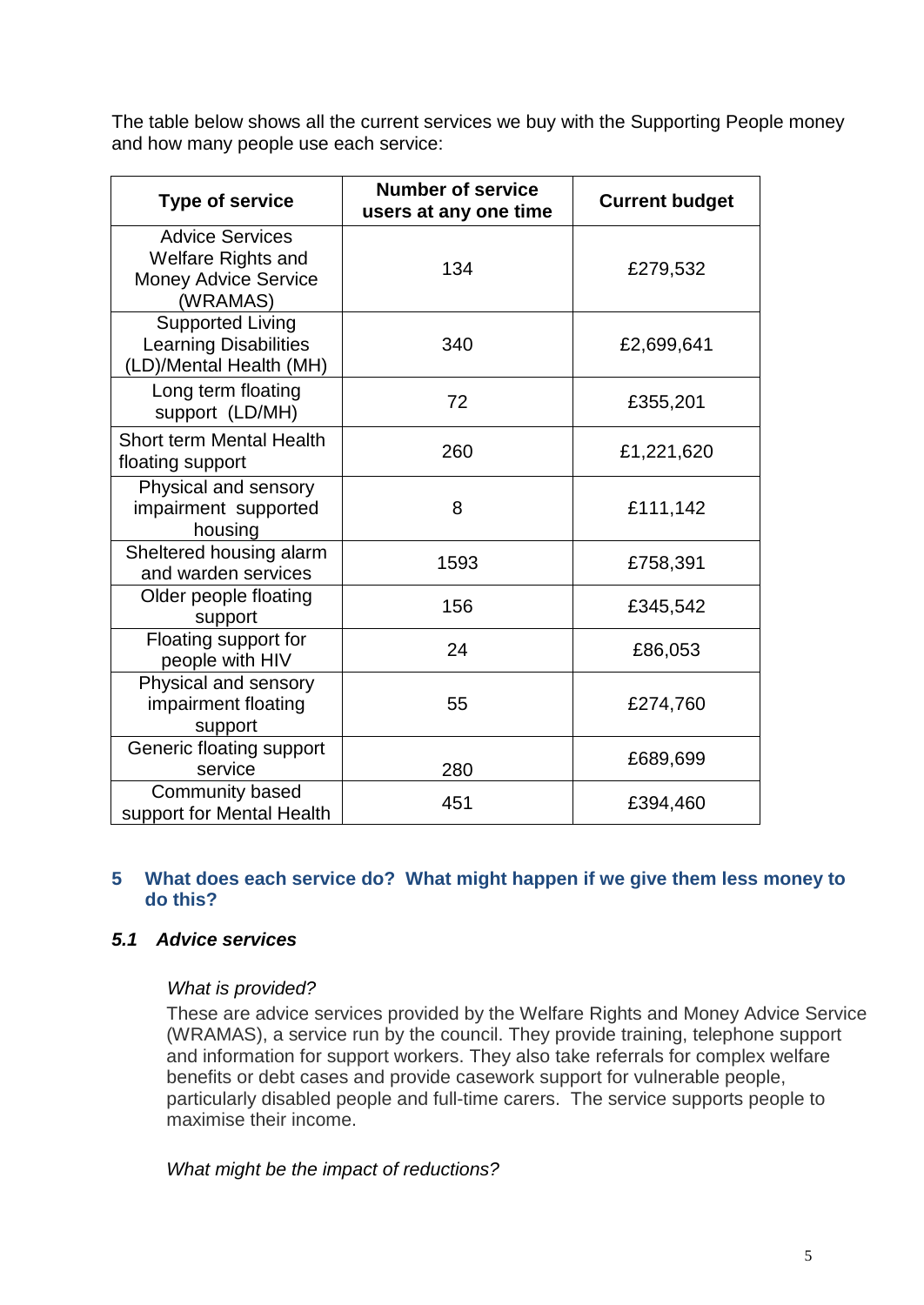If these services are reduced significantly it will mean that fewer people benefit from the advice and therefore may get less income and be at risk of becoming homeless. We are also aware that there are other reductions to welfare rights services elsewhere which could increase the impact of any changes made to this area.

## <span id="page-5-0"></span>*5.2 Supported living*

### *What is provided?*

This service provides places to live with support available where they live for people with learning difficulties and for people with mental health needs. Most of the people who use these services have been living in their supported living homes for a long time.

### *What might be the impact of reductions?*

A lot of the people living in supported living places have a high level of need. If we reduced the budget then some places where people live could close and service users may have to be re-housed in residential care or other supported living services (but not paid for from the same budget) – these places might be more expensive.

## <span id="page-5-1"></span>*5.3 Long term mental health and learning disabilities floating support*

### *What is provided?*

This service helps people with mental health needs and/or learning disabilities to remain independent. This includes maintaining housing, support to manage physical and mental health, advice regarding welfare benefits, support with budgeting, managing debts and paying bills and help to access other services.

# *What might be the impact of reductions?*

These services support people with complex and long term needs. A large reduction in the money would mean these services see fewer people. We think that this will put some people at risk of homelessness or their needs increasing.

### <span id="page-5-2"></span>*5.4 Short term mental health floating support*

### *What is provided?*

This service gives people with mental health issues help for a short time. This can be up to two years. It normally helps people who are having some sort of unexpected problem that means they need help to ensure that they don't lose their home. This includes maintaining housing, support to manage physical and mental health, advice regarding welfare benefits, support with budgeting, managing debts and paying bills and help to access other services.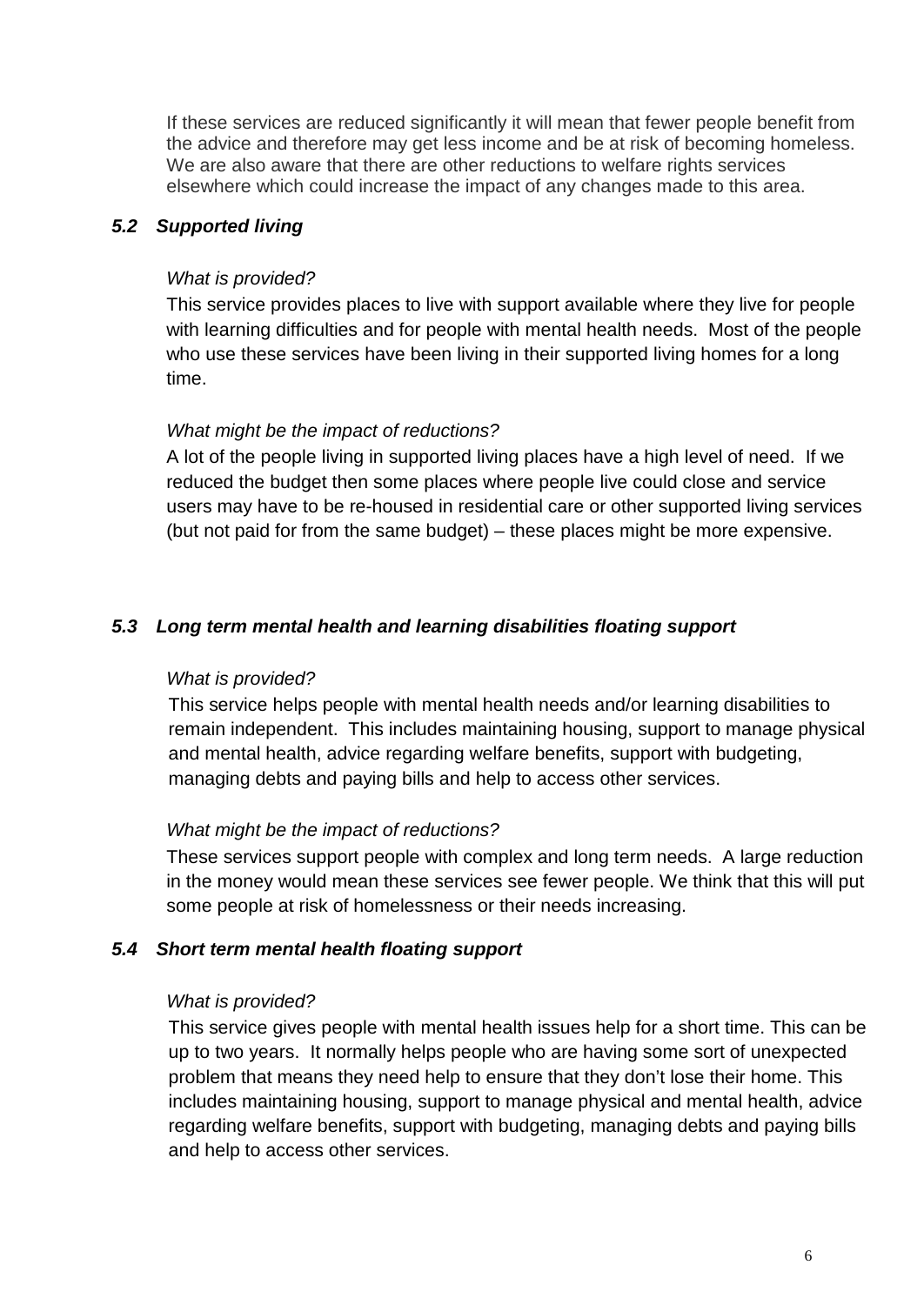### *What might be the impact of reductions?*

If there is a large reduction then fewer people will be helped at an early stage. Without the right support at the right time they might develop a higher level of need and would then require either care or homelessness services.

# <span id="page-6-0"></span>*5.5 Physical and sensory impairment supported housing ( Buckley Court )*

# *What is provided?*

This service is provided directly by the Council. The service accommodates eight people who have sensory disabilities. Buckley Court supports people from age 18 upwards. It is for people to be supported for a period of time and then move out and live independently elsewhere. Some people stay here for up to five years.

# *What might be the impact of reductions?*

With only eight people living there if we made big reductions to this budget the accommodation could not remain open. Current tenants would have to be found places in non-specialist supported housing (that is places that don't have specialist skills for people who have a sensory impairment) where they may not have access to such a high level of specialist support. They might find it hard to learn the skills they need to live independently.

# <span id="page-6-1"></span>*5.6 Sheltered housing alarm and warden services*

# *What is provided?*

This relates to sheltered housing for older people. Sometimes the only thing that is given is an alarm that people can use to get help if something goes wrong. In other places there is also a warden that comes to check that people are OK. This sort of service helps prevent future problems.

# *What might be the impact of reductions?*

Reducing the money would mean that there would be less monitoring of older people living in sheltered accommodation or people may have to pay themselves for alarm services. Warden services would be reduced providing less support for tenants. For some people we may need to look at their needs to see if we need to provide alternative care

# <span id="page-6-2"></span>*5.7 Older people floating support*

# *What is provided?*

These are similar to other floating support services, providing a range of services to support older people to remain independent. This includes maintaining housing, support to manage physical and mental health, advice regarding welfare benefits,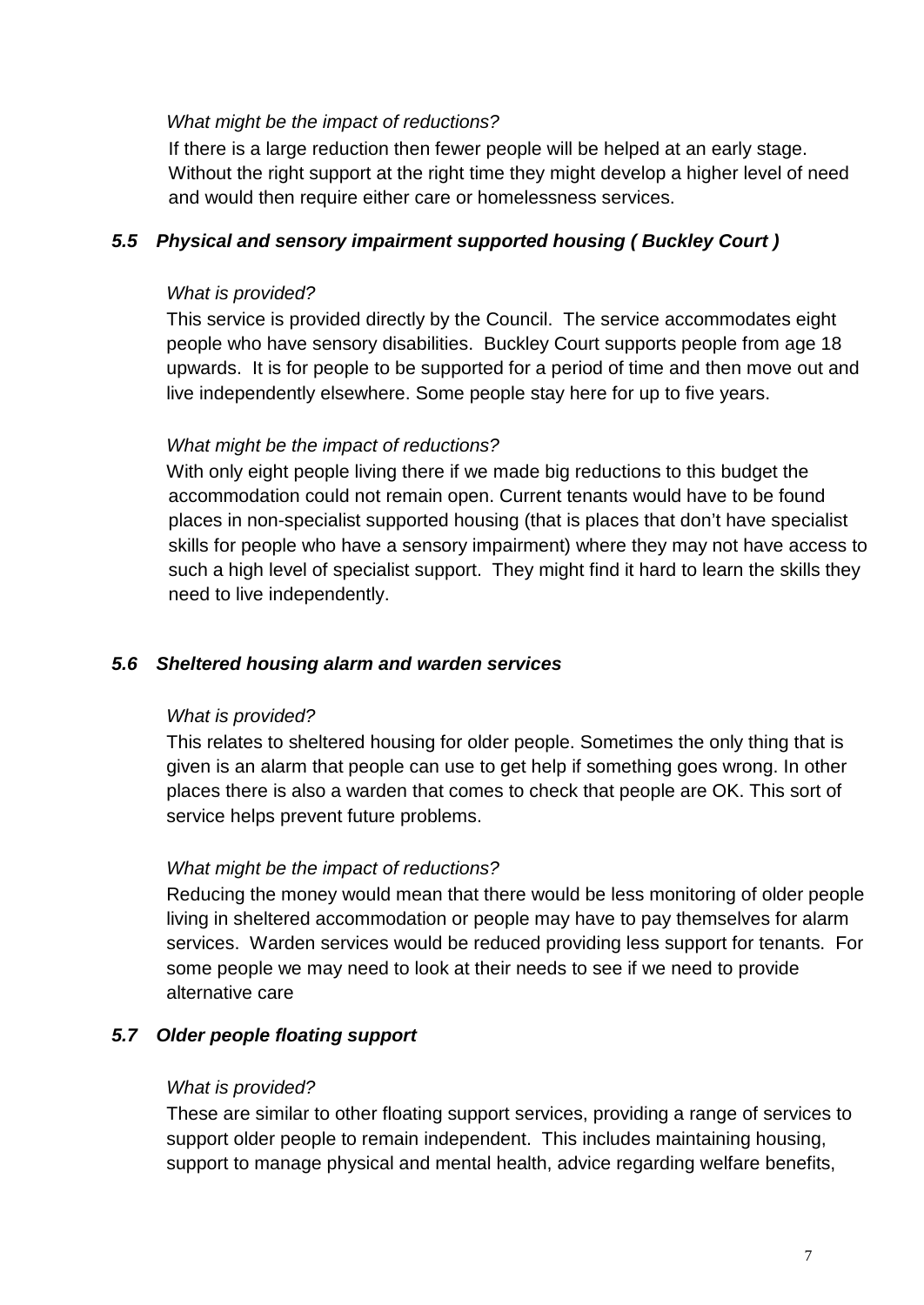support with budgeting, managing debts and paying bills and help to access other services with some specific support also around managing issues related to alcohol.

### *What might be the impact of reductions?*

If there is a large reduction, fewer people will be helped at an early stage meaning that may go on to have a higher level of need, either for care or other services.

### <span id="page-7-0"></span>*5.8 Floating support for people with HIV*

### *What is provided?*

The service provides similar services to other floating support services but specifically for people with HIV. This includes maintaining housing, support to manage physical and mental health, advice regarding welfare benefits, support with budgeting, managing debts and paying bills and help to access other services.

### *What might be the impact of reductions?*

Significant reductions would affect the number of people that the service can meet with. There are not many HIV specific services in the city. People who do not receive this support may be at risk of becoming homeless if they don't access another advice service.

### <span id="page-7-1"></span>*5.9 Physical and sensory impairment floating support (Sensory Support Services)*

### *What is provided?*

This service supports up to 55 people with a sensory impairment and is directly provided by the council. A lot of the staff in this service speak fluent British Sign Language and some members of staff are deaf themselves. They support people to remain independent and help them with tasks such as filling in complex forms and applications. They also provide support for things such as maintaining housing, support to manage physical and mental health, advice regarding welfare benefits, support with budgeting, managing debts and paying bills and help to access other services.

### *What might be the impact of reductions?*

Significant reductions would affect how many people the service can support. These are very specialist services. People would have to be supported by other more generalist services without access to sign language, making the support task harder and the service less effective for people.

### <span id="page-7-2"></span>*5.10 Generic floating support services*

### *What is provided?*

These are similar to other floating support services, providing a range of services to support people to remain independent. This includes maintaining housing, support to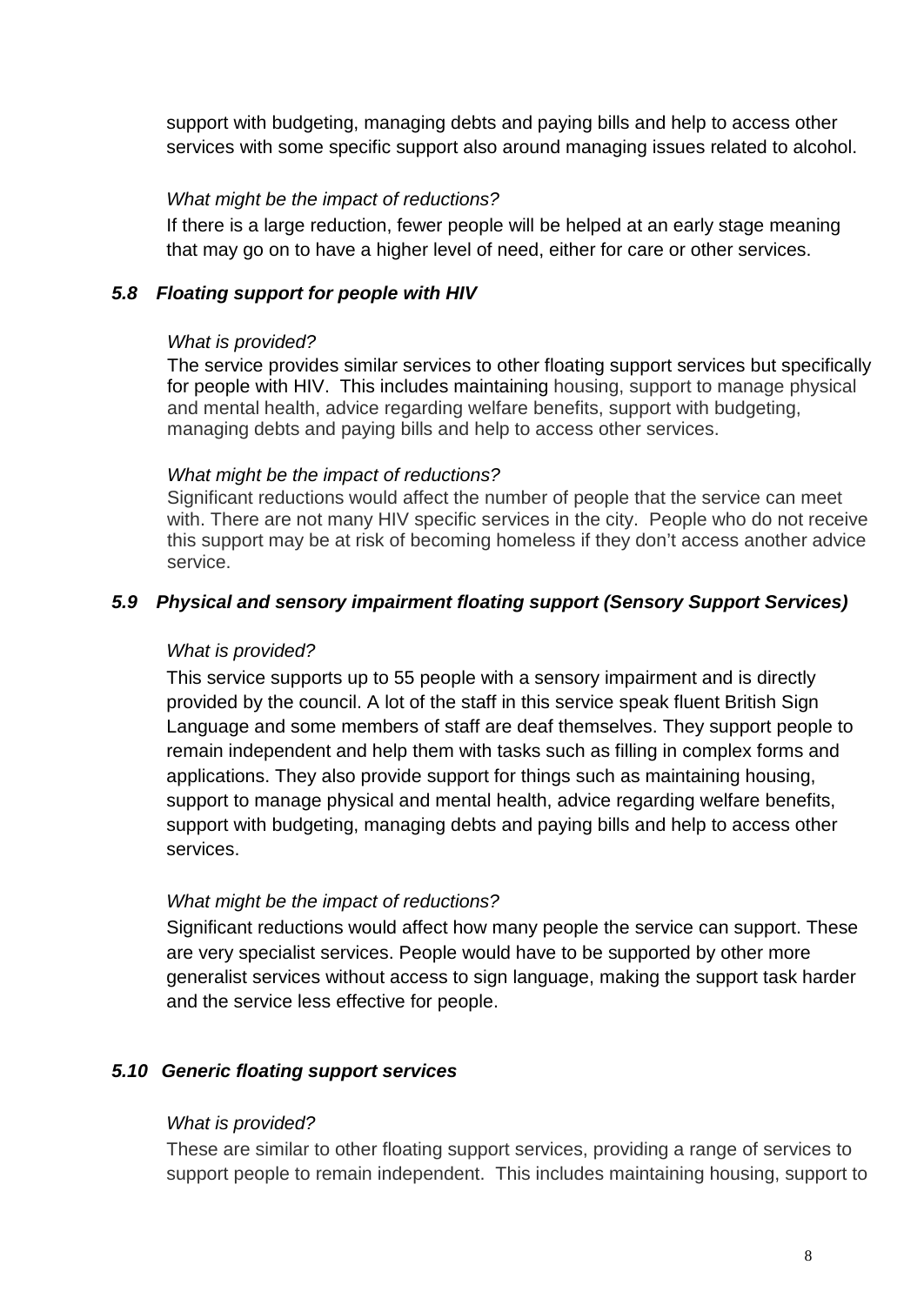manage physical and mental health, advice regarding welfare benefits, support with budgeting, managing debts and paying bills and help to access other services. They are a service run by the council and are open to all people.

# *What might be the impact of reductions?*

If there is a large reduction, fewer people will be helped at an early stage meaning that may go on to have a higher level of need, either for care or homeless services.

# <span id="page-8-0"></span>*5.11 Community based support for mental health*

## *What is provided?*

The service provides support to improve mental health in the community. It does this through a variety of different approaches including 1:1 support, community outreach, group work, training and advocacy.

The service also provides a range of support services for carers and works with harder to reach and black and minority ethnic communities.

# *What might be the impact of reductions?*

Significant reductions to this service will either restrict the range of services offered or the number of people to which it is offered. People with mental health issues would have less support to help them to recover. People with mental health problems might need to access care services if their mental health needs are not addressed at an early stage.

# <span id="page-8-1"></span>**6 Proposed budget reductions**

The budget amount currently spent on the Supporting People services and the proposed reduction to that budget is shown below:

| <b>Total spend 2016/17 on Supporting</b><br><b>People budget</b> | <b>Saving in</b><br>17/18<br>£'000s          | <b>Saving</b><br>in 18/19<br>£'000s |
|------------------------------------------------------------------|----------------------------------------------|-------------------------------------|
| £7.2 m                                                           | 643K                                         | £1.16                               |
| Required saving                                                  | £1.8m<br>(25% of the year on<br>year budget) |                                     |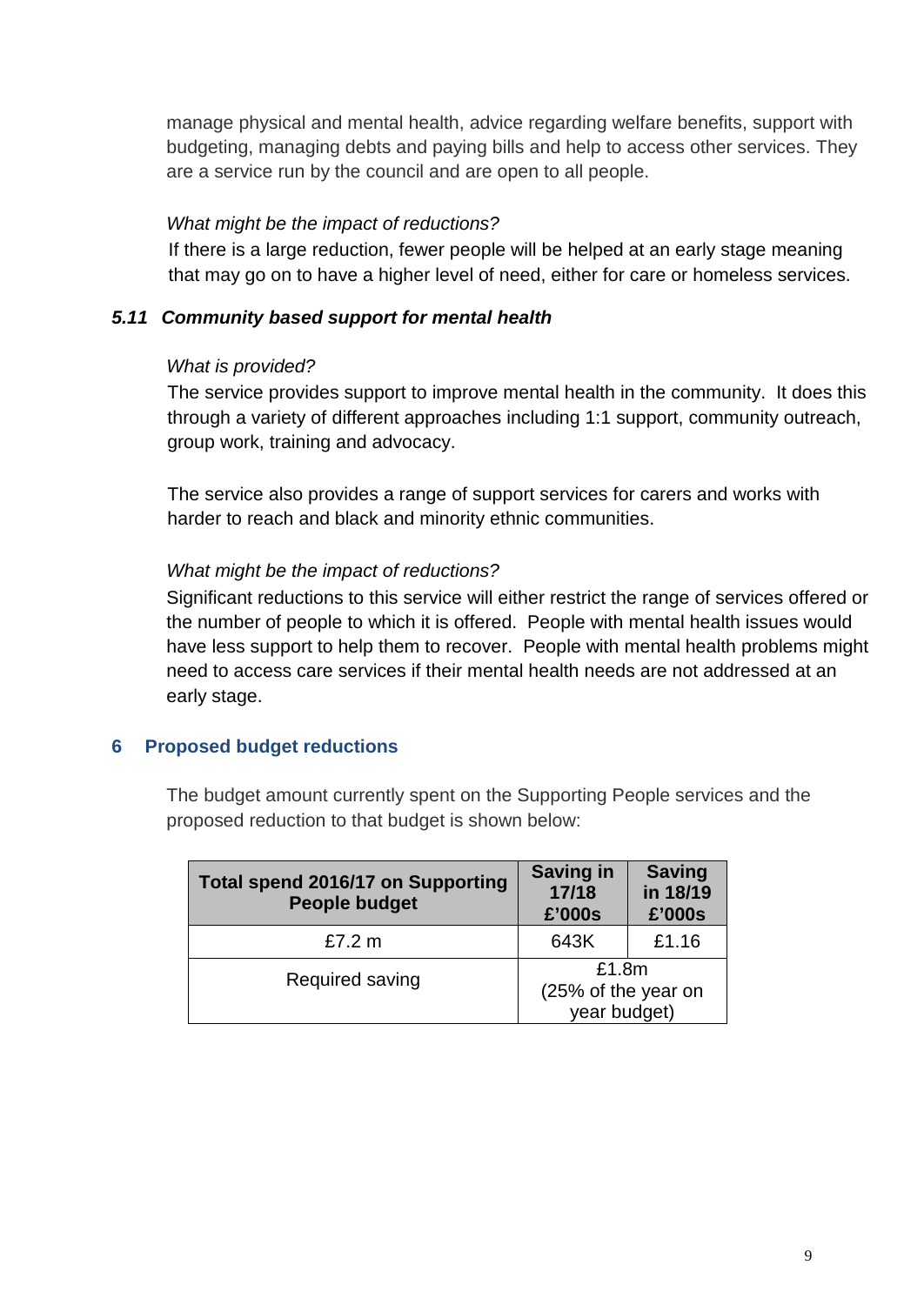# <span id="page-9-0"></span>**7 What are the different options to make the savings?**

We have come up with four options on how we could make the savings. We are consulting you on which option you think is best or if you can suggest another way to make the savings. The four options are:

| No. | Option                                    | Description                         |
|-----|-------------------------------------------|-------------------------------------|
| A   | Reduction of 25% for all services         | All services will need to reduce    |
|     |                                           | either the number of people they    |
|     |                                           | help, or the level of support they  |
|     |                                           | can offer. They will probably have  |
|     |                                           | to reduce staff numbers as well.    |
| B   | No reductions to Accommodation Based      | This will mean there is no          |
|     | services and some low level Mental        | reduction to accommodation          |
|     | Health and advice support. Reduction of   | places and would protect people     |
|     | 49% to all Floating Support services      | with high levels of need. But there |
|     |                                           | would be significant reductions in  |
|     |                                           | the floating support services on    |
|     |                                           | offer.                              |
| C   | A reduction of no less than 6% across     | These criteria are: how complex     |
|     | all services and further reductions based | the needs are of the people that    |
|     | on specific criteria.                     | service supports, Mayoral           |
|     |                                           | priorities, highly specialist       |
|     |                                           | services, cost per service user.    |
|     |                                           | This option allows more targeted    |
|     |                                           | reductions.                         |
| D   | Application of criteria to determine the  | This means that we'll apply the     |
|     | reductions but with a maximum             | same criteria as described in       |
|     | reduction of 51% applied to any service   | Option C, but ensure that no one    |
|     | area                                      | service area will have reductions   |
|     |                                           | greater than 51%. This will mean    |
|     |                                           | some services will need to take a   |
|     |                                           | higher level of reduction than in   |
|     |                                           | Option C.                           |

# Options C and D

We have identified criteria that we feel help us to determine how we make the savings to develop Options C and D. We think these criteria will help to determine how to make the savings in a fair and useful way, ensuring we achieve the best outcomes from the remaining budget. The consultation survey asks you to tell us how important each of the criteria is to you, using a scale of 1-5. We will use your responses to help us decide which criteria to use and how they will be applied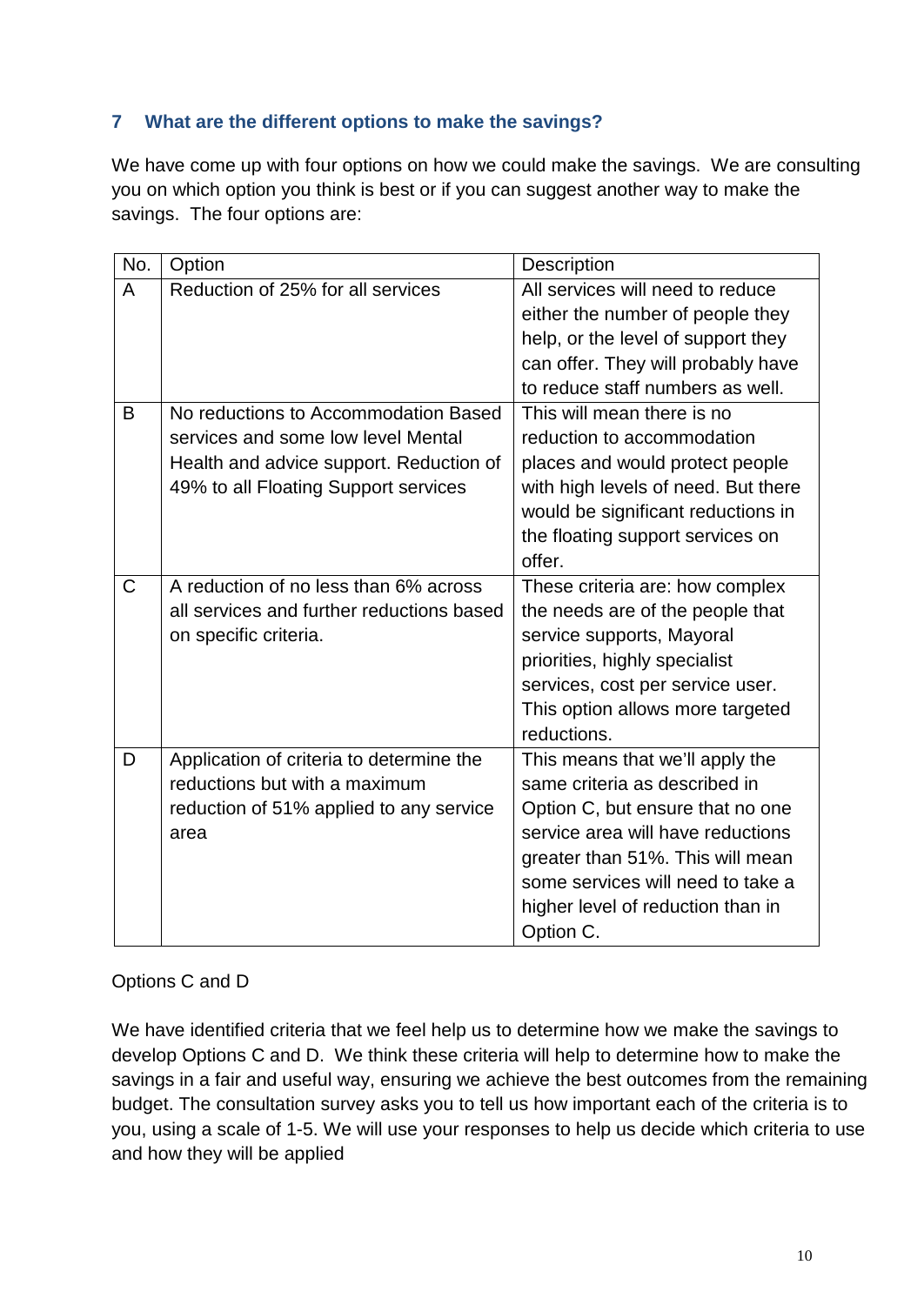<span id="page-10-0"></span>Further information is provided below on what the impact of each option could be.

# **Option A***:*

Apply the same percentage reduction across all current services. This would mean a budget reduction of 25% across all current services.

# *What might be the impact of this option?*

In this option it is likely that all services would have to make budget reductions to either the number of people supported or the level of support they can offer (for example seeing people for shorter periods of time). It is also likely that all services would have to make savings by reducing staff numbers

# <span id="page-10-1"></span>**Option B**:

Apply a 49% budget reduction to floating support, warden and alarm services only. There would be no budget reductions to accommodation based services, the mental health community service and welfare advice service. This allows us to reach the savings target whilst protecting all supported accommodation and some low level mental health and advice services.

# *What might be the impact of this option?*

This option would see no budget reduction in accommodation based support. This would mean no reduction to the number of accommodation places we support. This would protect people with high level of needs. It would mean significant budget reductions to floating support services in terms of both the number of people who can be supported and the intensity of that support. It could also mean significant reductions in the staff employed in these organisations. The focus would be in supporting people with the existing highest level needs.

# <span id="page-10-2"></span>**Option C**

Apply a set of criteria with no upper cap. This means a budget reduction of at least 6% across all services and then **further** reductions for some of the services based on using the criteria outlined below. These criteria are:

- **How complex the needs are of the people that the service supports**. Some of these services support people who otherwise would quickly develop care needs that the council would have to provide for. Other services, although they are providing a preventative service, support people whose needs are at a lower level.
- **Mayoral priorities**. For example the Mayor has stated that `strengthening the capability of mental health services` is a priority.
- **Where there is a clear specialism in a service that cannot be delivered in another service**. An example of this is the Sensory Support Service which has workers qualified to a very high level in British Sign Language. This is a unique language and it is difficult for service users to discuss complex or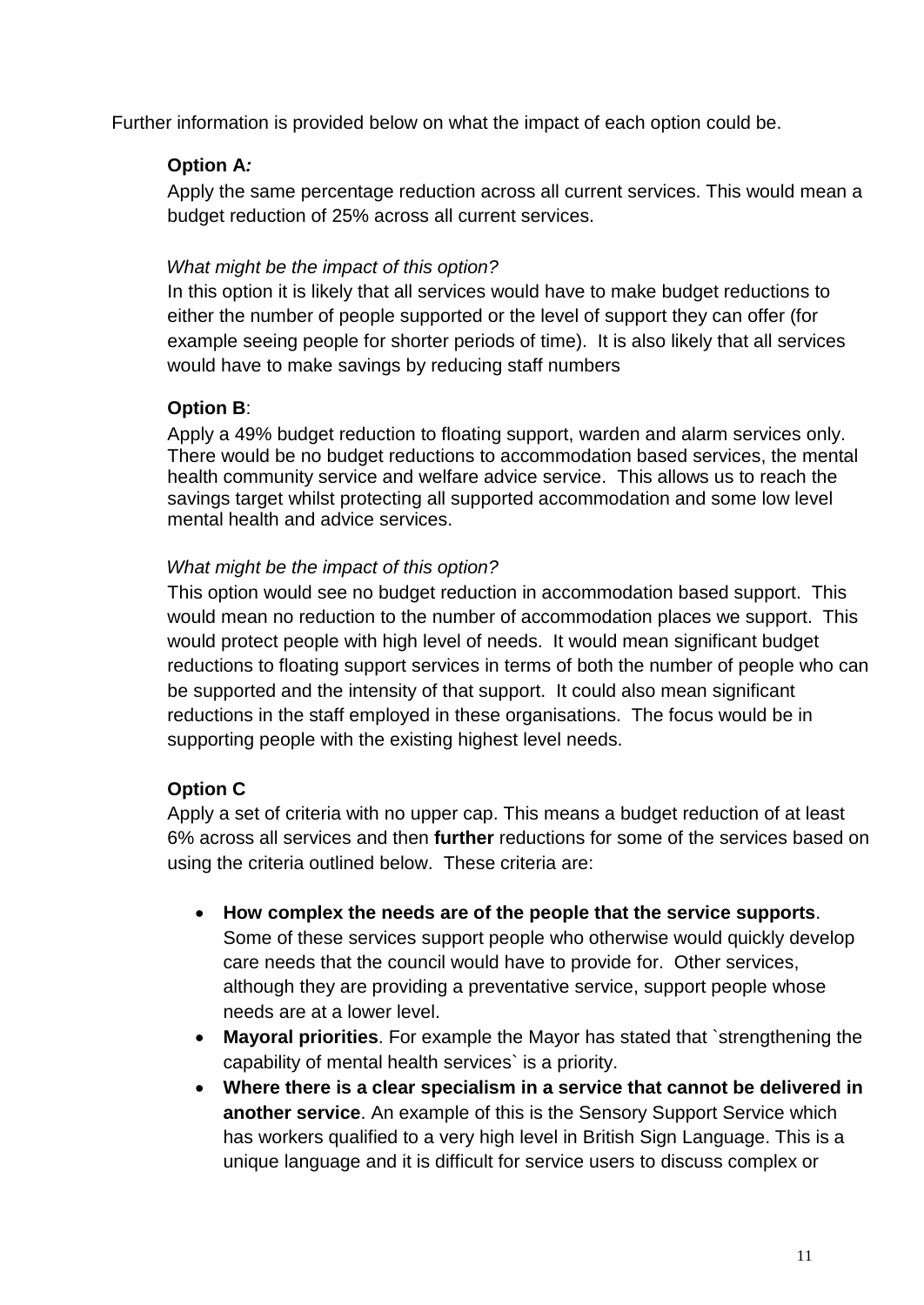unusual issues if the person that they are speaking to is not fluent in their language.

• **Costs per service user**. Some services have high unit costs. This means that when you consider the actual cost per person who is helped the amount spent is high. In some cases this is justified but in some cases we think it may be possible for the service user to receive their needs in a cheaper way.

## *What might be the impact of this option?*

Whilst a 6% budget reduction may lead to a reduction in service, we hope that most of this could be delivered through efficiency savings with minimal impact on service users.

Some services would be significantly reduced, with reductions to both the level of service and the numbers of staff employed by agencies.

# <span id="page-11-0"></span>**Option D**

This option is similar to Option C in that the same set of criteria are applied.. The difference is that in this option a maximum percentage saving is set for each service area so none will be reduced more than 51%. To accommodate this other service areas may receive a slightly higher budget reduction in order that the total saving is made

# *What might be the impact of this option?*

Again the effect would be similar to Option C except that all services have a degree of protection so that none take a larger budget reduction than 51%.